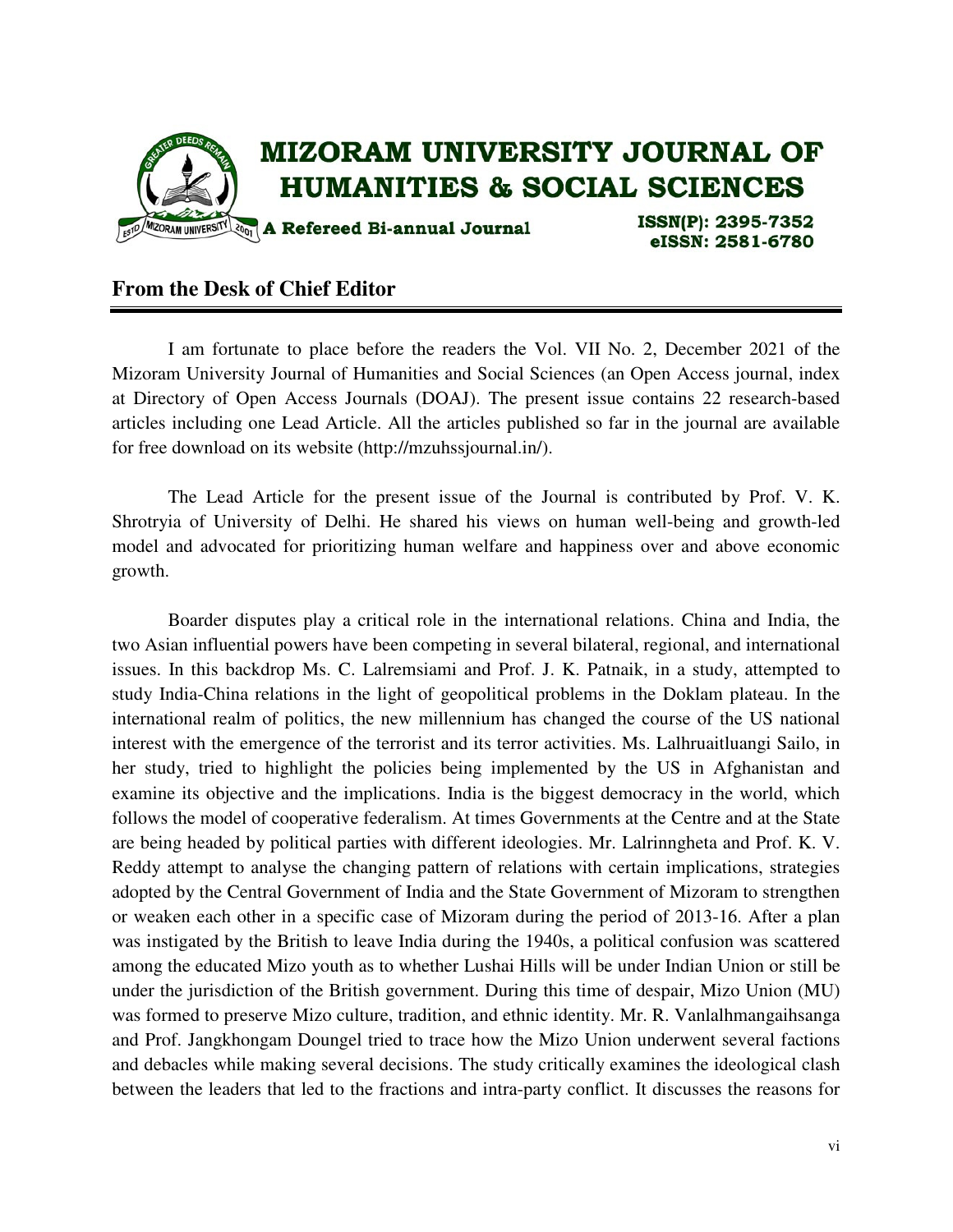various conflicts which led to the formation of new regional and national parties in Mizoram. The paper also analyses the reasons for its ideological decay. The traditional self-governing institutions were in operation under the broad framework of the Assam Frontier (Administration of Justice) Regulation, 1945. These institutions were strengthened, and the people were encouraged to continue with traditional justice delivery system. Dr. Kago Gambo and Prof. Nani Bath in a study reviewed the administration of justice in Arunachal Pradesh and highlighted that these institutions not only were responsible for administration of justice but had influence on socio-economic and religious affairs of the people.

 Financial literacy is an important dimension of balanced development of an economy, as financially ignorant population remains at risk of being victim of financial frauds. Every Government tries to ensure safety of its citizens from such scams by making rules in this regard, but if the consumers remain ignorant about their rights, they may still get scammed. Nombulelo Dilotsotlhe and Njabulo Mkhize tried to investigate into the level of knowledge and the attitude of the consumers towards Consumer Protection Act in South Africa. The sustainable development of any nation is possible only if women are equally empowered and are considered as equal partner in the progress. An attempt was made by Dr. Ashima Das to study the sociopolitical and economic status of women in India and to protect their dignity. The study also reviewed the role of government in the process of women empowerment. The responsibility of nurturing children for a mother or a father alone is undoubtedly a mounting task to discharge. Single mother faces greater degrees of obstacles because the complete weight of parenting and income falls solely on one individual along with different socio-psychological challenges in the society. Zohmangaihi Ralte and Prof. Lucy T. V. Zehol identified and examined the issues that single mothers encounter and highlighted their significance in Mizo society. The study reveals economic hardships, as the biggest challenge. India is known for its unity in diversity, and Manipur is not an exception to this. Manipur has many languages, dialects, ethnic tribal communities, and cultural trends. One of the tribes of Manipur, viz. Kukis, are composed of various and diverse ethnic community living in different parts of northeastern states of India, Burma and Bangladesh. The economic life of the Kukis is not only characterised by the agricultural activities but also by traditional cottage industries and the craft production systems. Dr. Sheikhohao Kipgen tried to study the economic life of the Kukis, their traditional villages industries and the system of craft production. Another study selected for the journal is conducted by Rinki Babin in which the researcher tried to investigate into the livelihood opportunities of Tibetans refugees in settlement areas of Arunachal Pradesh. Tibetans in Arunachal Pradesh are those, who, along with the Dalai Lama, escaped their native place after Chinese occupation of Tibet in 1959. In Arunachal Pradesh, there are around 6141 Tibetans, who are settled in Miao, Tezu, Tenzingaon, Tuting and some of the places in West Kameng and Tawang Districts. Dr. Supam Biswas study the history of business of timber in India during British period. He highlighted that the British forest policy adversely affected the daily life of the local people. The government asked them to live in open areas outside the forests, which created some issues of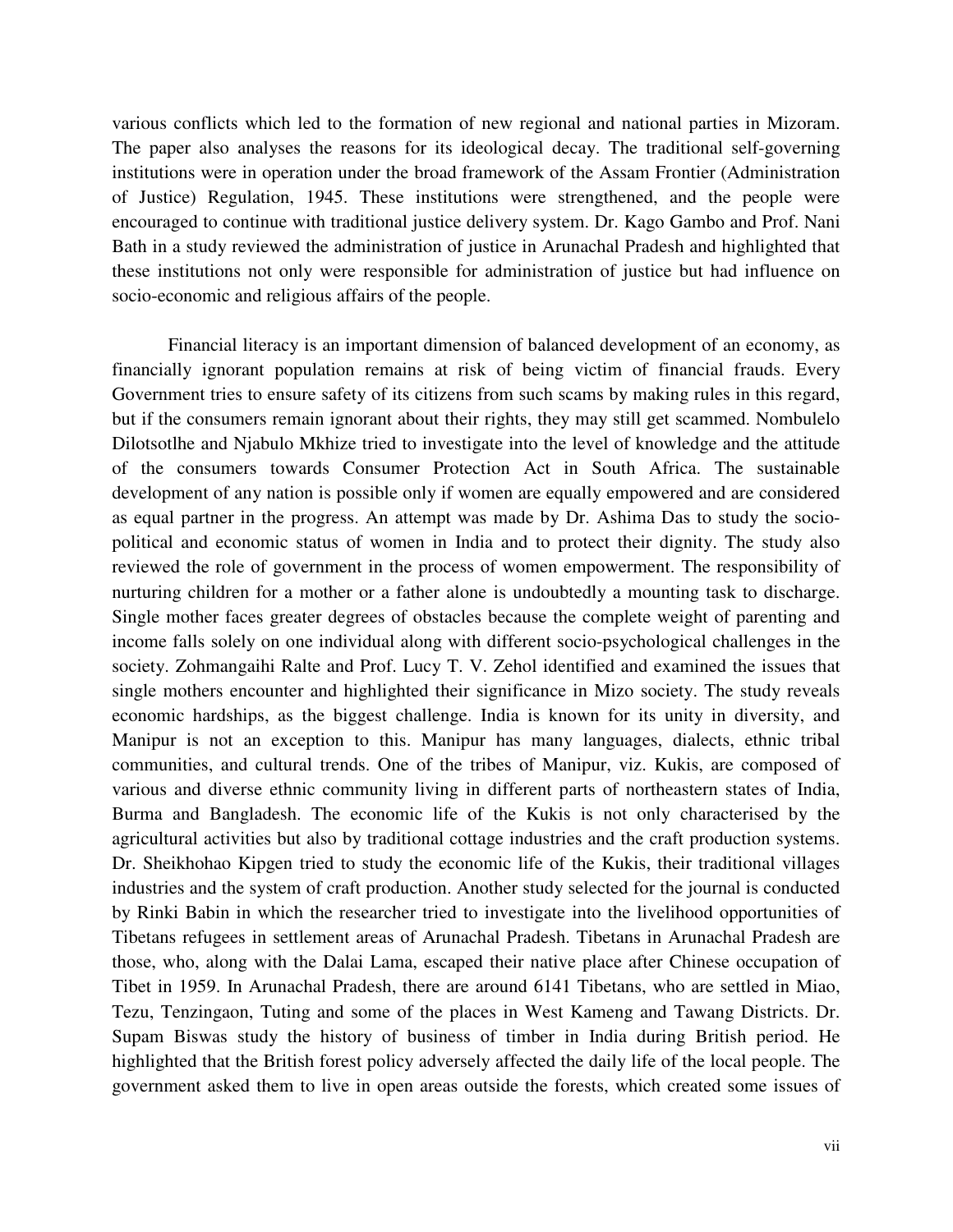compensation etc. Beside this, several other issues are also covered in the study. Md. Rakeullah Chowdhury et al. have tried to spot the relationship between financial deepening and economic growth using a panel data of India and China by attempted to assess the information content of non-linearities in the China and India finance–growth nexus. The study found an interesting result that for China there is both way association but for India there is a uni-directional association from financial development to economic development. The authors concluded that both supply leading and demand following hypothesis holds true for China but only supply leading hypothesis is true for India. Wildlife sanctuaries have been established at various places with prime objective of wild life protect, but various economic and leisure activities of human beings put the life of such animals to a danger. One such sanctuary, viz. Yangoupokpi-Lokchao Wildlife sanctuary is situated in the Tengnoupal district of Manipur. Shifting cultivation is the main livelihood activity of the people in the area. Besides this, many people in the region hunt wild animals and birds in their leisure time. N. Samuel Douminthang Baite and Seiyang Baite made an attempt to explore the level of human exploitation of the sanctuary in terms of timber extraction, hunting of wild animals and birds by taking five sample villages. The exploitation of the wildlife within such a short span of time was found was to be alarming and based on it the paper further raises concerns about sustainable community development.

 It is interesting to know the history of different languages, even more interesting to compare words or sentence formation of different languages. Most of the languages have their own words and sentence structure but when people of different languages interact, they pick-up few words and use in their own language. Dr. Mohammad Asad attempted to present a descriptive and comparative study of marital kinship terms in Maithili and Bengali in terms of phonological pattern. Ms. Sumi Bora made an attempt to study the aspects of 'moving away' and 'clinging in' through the twin tools of "memory" and "displacement" by analyzing the short story "Thirst of Rivers" by Joginder Paul. The tribal customary laws and the traditional village council depict their identity and pride. The Galo tribe is one of the major tribes inhabiting Arunachal Pradesh. Ms. Tobi Lollen tried to study Customary Laws, Sources of Customary Laws (i.e. Myth, Oath, Ordeals and Social Taboos), Crimes and Penalties prevailing in the tribe. Human interaction with natural world is symbiotic. This finds appearance in various records of art, songs, and stories etc. Places, people, and environment remained an important part of such records. At times, the reflections of these observations in the form of oral history are being probed. Ms. Neelam and Ms. Anjali Verma tried to look at the region and landscapes through folklores in Cis-Giri and Trans Giri area in Sirmaur, Himanchal Pradesh.

 Man is a social animal; we learn many things from the society we live in. It is a general observation that various types of undesirable behaviour are increasingly being exhibited and portrayed by the youths which make rational people to wonder whether values still exist. Many youths engage in anti-social behaviour and practices which are noticeable even on the streets. Hammed Adeoye, Toyin Ipinyemi and Ositoye, AO attempted to trace influence of self-esteem